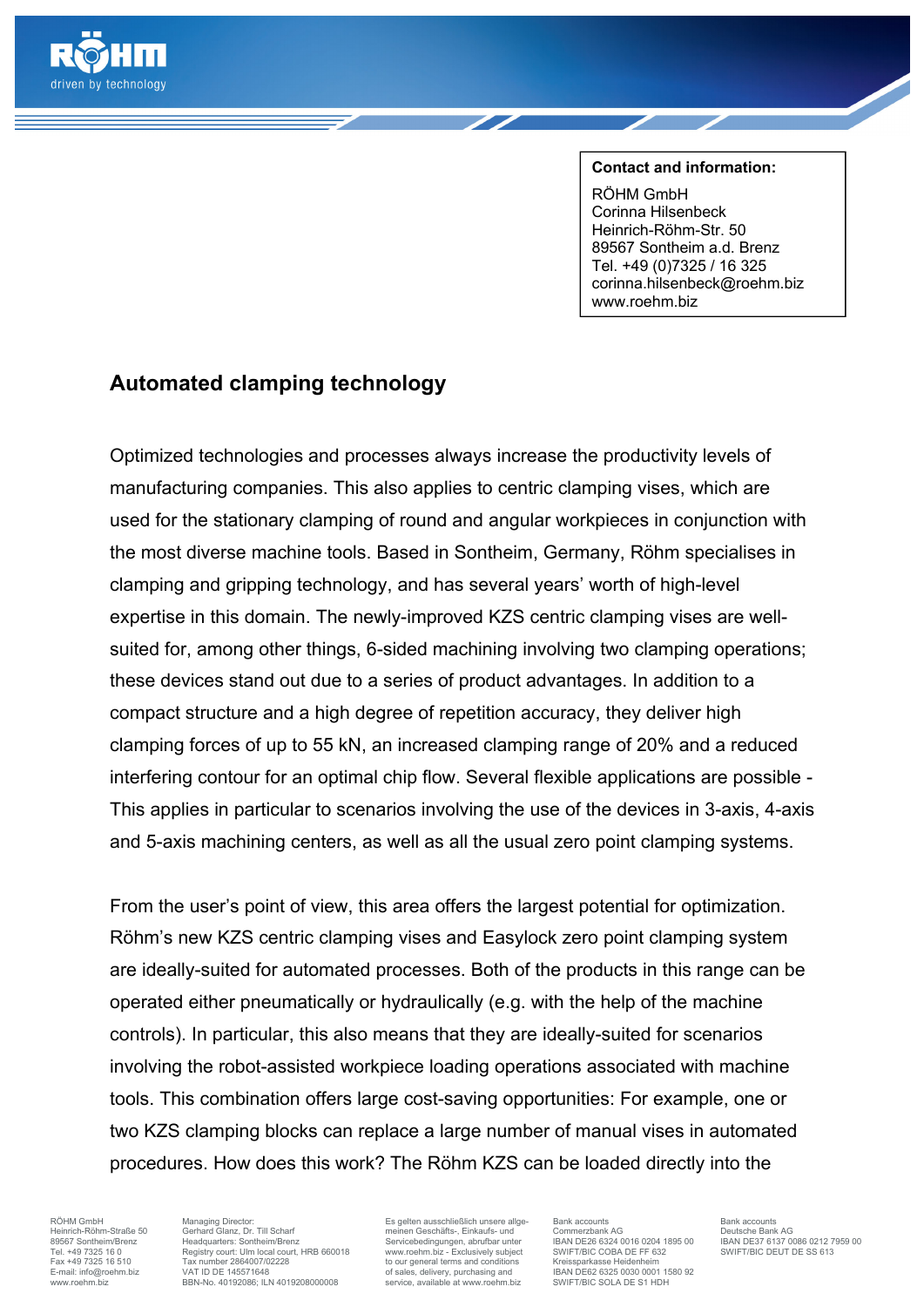

machine by a robotic arm. This means that it is not necessary for an operator to preposition the workpiece outside the machine with an extra clamping device. Furthermore, a separate manual vise needs not be available for each workpiece. When combined with a zero point clamping system, such an arrangement makes it possible to drastically shorten cost-intensive set-up times. The South German specialists can even adapt their centric clamping vices to other manufacturers' zero point clamping systems. The direct benefits for the user are shorter set-up times, a better utilisation of machine times and a significantly higher level of productivity.

In case of the KZS devices, the high-precision wedge hook system results in superior part quality and a high level of process reliability. Furthermore, an improved lubrication solution ensures that the clamping forces always remain at the highest level. Consequently, the clamping blocks are also well-suited for sophisticated milling operations associated with a high material removal rate, high cycle numbers and minimal production tolerances. The optional integrated stroke sensor serves to control the clamping operation and guarantees an optimal monitoring of the processing.

www.roehm.biz

RÖHM GmbH Managing Director: Es gelten ausschließlich unsere allge-<br>
Heinrich-Röhm-Straße 50 Gerhard Glanz, Dr. Till Scharf meinen Geschäfts-, Einkaufs- und Commerzbank AG Deutsche Bank AG<br>
89567 Sontheim/Brenz Headquarter Heinrich-Röhm-Straße 50 Gerhard Glanz, Dr. Till Scharf meinen Geschäfts-, Einkaufs- und Commerzbank AG Deutsche Bank AG<br>Berich-Röhm-Straße 50 Gerhard Glanz, Dr. Till Scharf meinen Geschäfts-, Einkaufs- und Commerzbank AG D Tel. +49 7325 16 0 Registry court: Ulm local court, HRB 660018 www.roebm.biz - Exclusively subject SWIFT/BIC COBA DEFF 63<br>Tax +49 7325 16 510 Registry court: Ulm local court, HRB 660018 www.roebm.biz - Exclusively subject Fax +49 7325 16 510 Tax number 2864007/02228 to our general terms and conditions Fax +49 7325 16 510 Tax number 2864007/02228 to our general terms and conditions Funal: info@roehm.biz VAT ID DE 145571648 of sales, delivery E-mail: info@roehm.biz VAT ID DE 145571648 of sales, delivery, purchasing and IBAN DE62 6325 0030 0001 1580 92<br>Www.mehm.biz BRN-No. 40192086: ILN 4019208000008 service. available at www.roehm.biz SWIFT/BIC SOLA DE S1 HDH WW.ROEHM.com<br>BBN-No. 40192086; ILN 4019208000008

**BRAN DE26 6324 0016 0204 1895 00<br>SWIFT/BIC COBA DE FF 632**